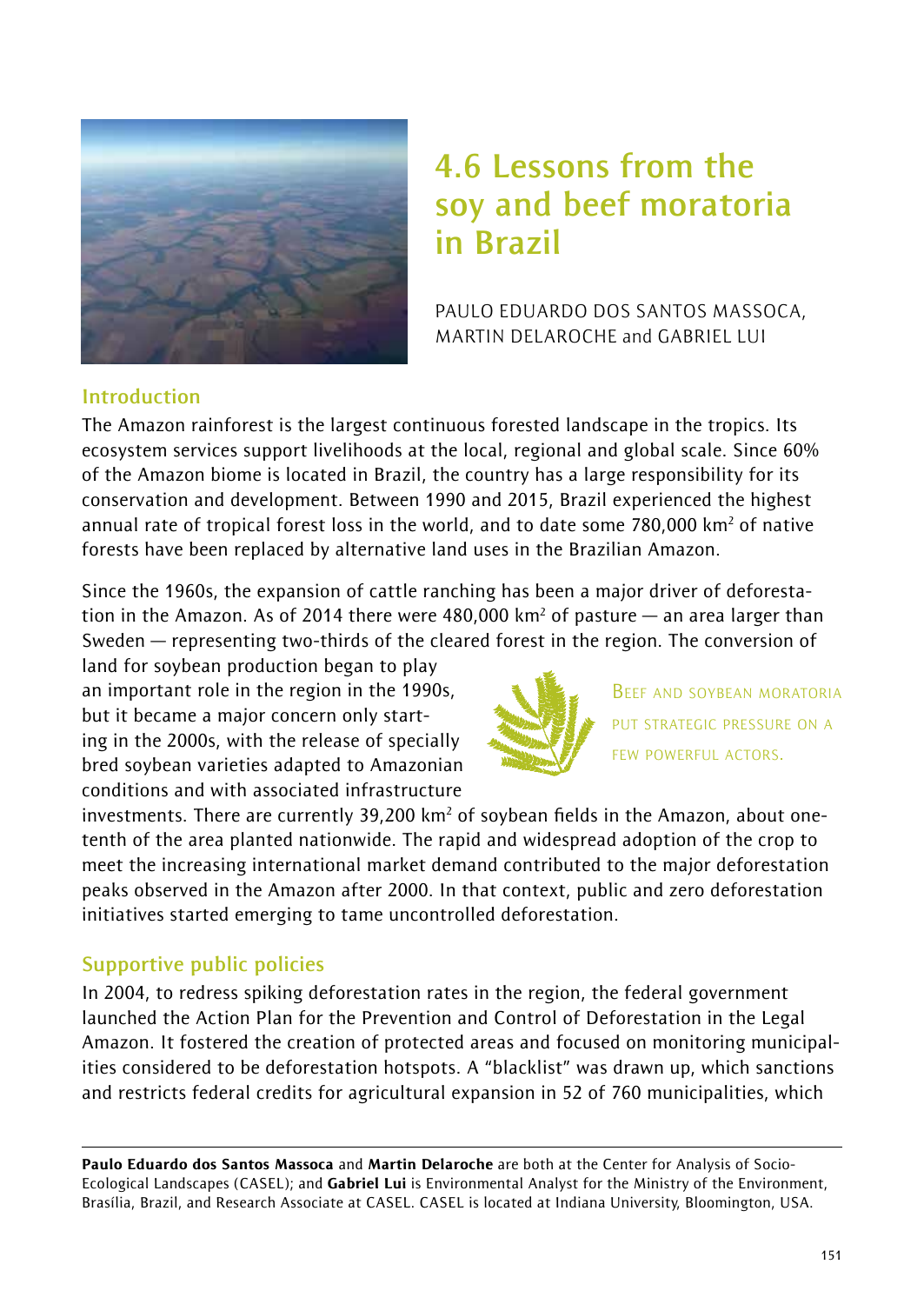are responsible for half of all deforestation in the Amazon. In 2008, the Brazilian Central Bank issued Directive 3545, which limits access to credit in the Amazon to those rural properties that comply with environmental rules.

The main environmental legislation regulating land use change in Brazil is the Forest Code; it protects sensitive areas (riparian zones, springs, hilltops and slopes) and limits clearing. In the Amazon biome, 50–80% of landholdings must be protected under the Code. It was first enacted in 1965, and was revised in 2012, with the inclusion of the important new Rural Environmental Registry (the *Cadastro Ambiental Rural* or CAR; see Figure 1). This national system, which is mandatory for all landholders, links them to their geo-referenced properties. Also, by registering the percentage of native vegetation cover, the CAR assists the government in identifying and punishing environmental misconduct.

All these initiatives rest on the federal Program for the Estimation of Deforestation in the Brazilian Amazon (PRODES), which was established in 1988. It detects clearings larger than 6.25 hectares, and provides the official estimate of annual rates of forest loss in the region (see Figure 2). Complementing PRODES, the DETER program has mapped forest conversion since 2004, identifying fire scars and forest clearings on a daily basis and supporting surveillance operations. These programmes indicated that forest loss rates dropped 44% in the 2006–16 period. This reduction was made possible by the outstanding efficacy of public policies and by two supply chain initiatives: the soybean and beef moratoria.



# Figure 1. The Rural Environmental Registry (CAR), Brazil

Source: Paulo Massoca

### **The emergence of two moratoria**

The implementation of the soybean moratorium in 2006 was triggered by two key events led by Greenpeace. First, the *Eating up the Amazon* report published in 2006 (Greenpeace 2006) revealed and tracked the actors behind the expansion of soybean cultivation, leading the way for public campaigns and protests in Europe against retailers who buy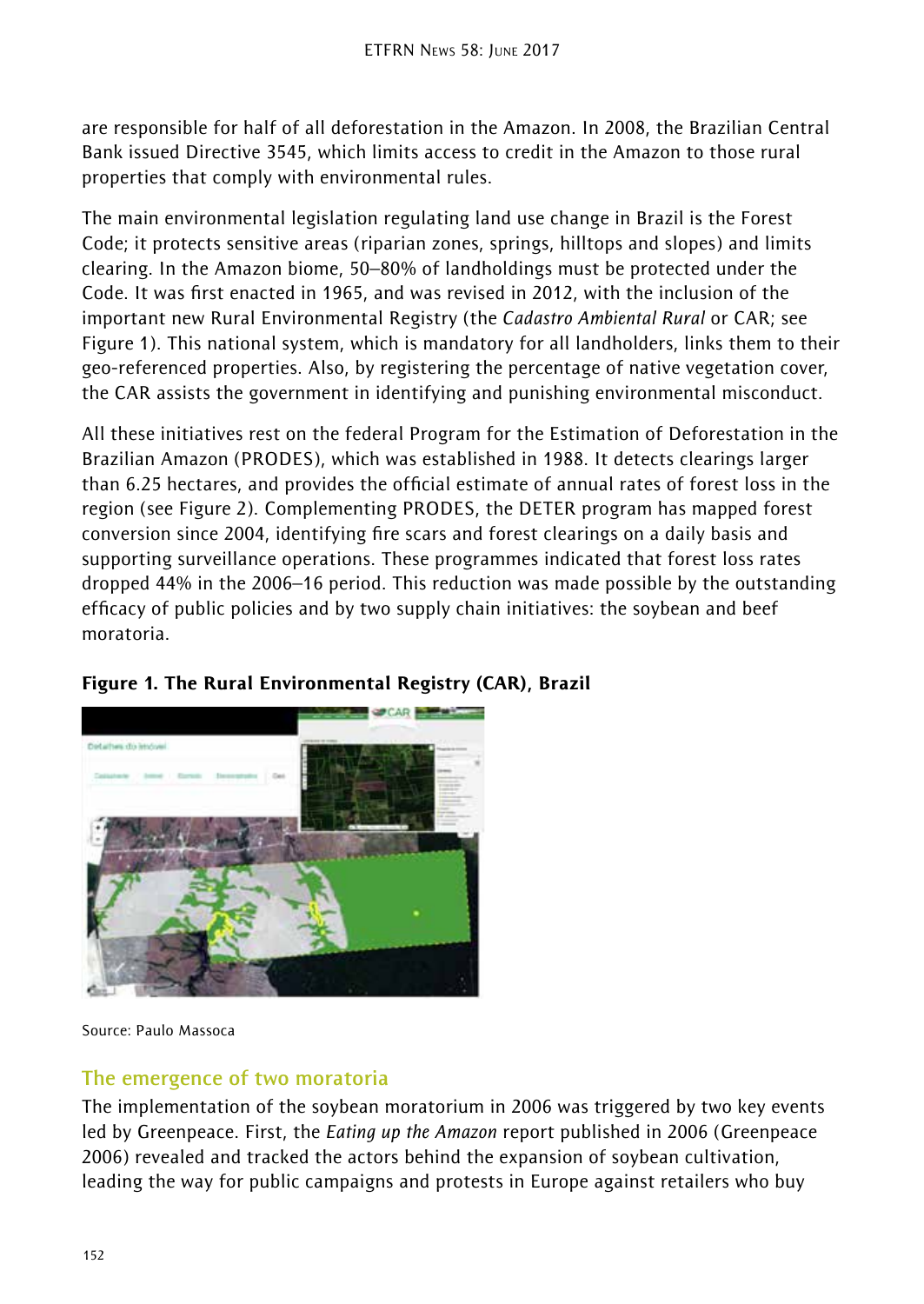soy and soy-derived products. Second, pressed by public opinion, some companies formed the European Soy Customer Group and asked commodity traders in Brazil to eliminate deforestation from their supply chains. Concerned with maintaining market share, the Brazilian Association of Cereal Exporters and the Brazilian Association of Vegetable Oil Industries (ABIOVE) — which together represent 90% of all soy purchased in Brazil signed the Soybean Moratorium in 2006 and agreed to ban the purchase of soy grown on land cleared in the Amazon after this date. A broad group of traders, NGOs, banks and government officials meet regularly under the Brazil Soybean Working Group to ensure continued monitoring of and compliance with moratorium commitments.





Source: PRODES

Two parallel initiatives started in 2008 that expanded in scope and complexity and led to what is known as the beef moratorium. The first was when the Federal Public Prosecutor's Office of Pará (MPF/PA) started suing ranchers and meat-packing companies, and threatened to prosecute beef and leather retailers for purchasing goods produced on illegally deforested land. The second involved international actors attacking the public image of commercial enterprises. Following the successful strategy of the soybean moratorium, Greenpeace released *A farra do boi na Amazônia* in 2015, another key report. It revealed how meat-packing companies, the Brazilian government, banks and retailers in Brazil and worldwide were contributing to deforestation in the Amazon. Thousands of farms breed, fatten and trade cattle in the region, but only three meat-packing companies own half of all the registered slaughterhouses in the Amazon: JBS/Bertin, Marfrig, and Minerva. In response to public pressure, many retailers stopped purchasing from these companies, even before the MPF-TAC Agreement between them and the government came into effect. See Table 1 for a comparison of the soy and beef moratoria.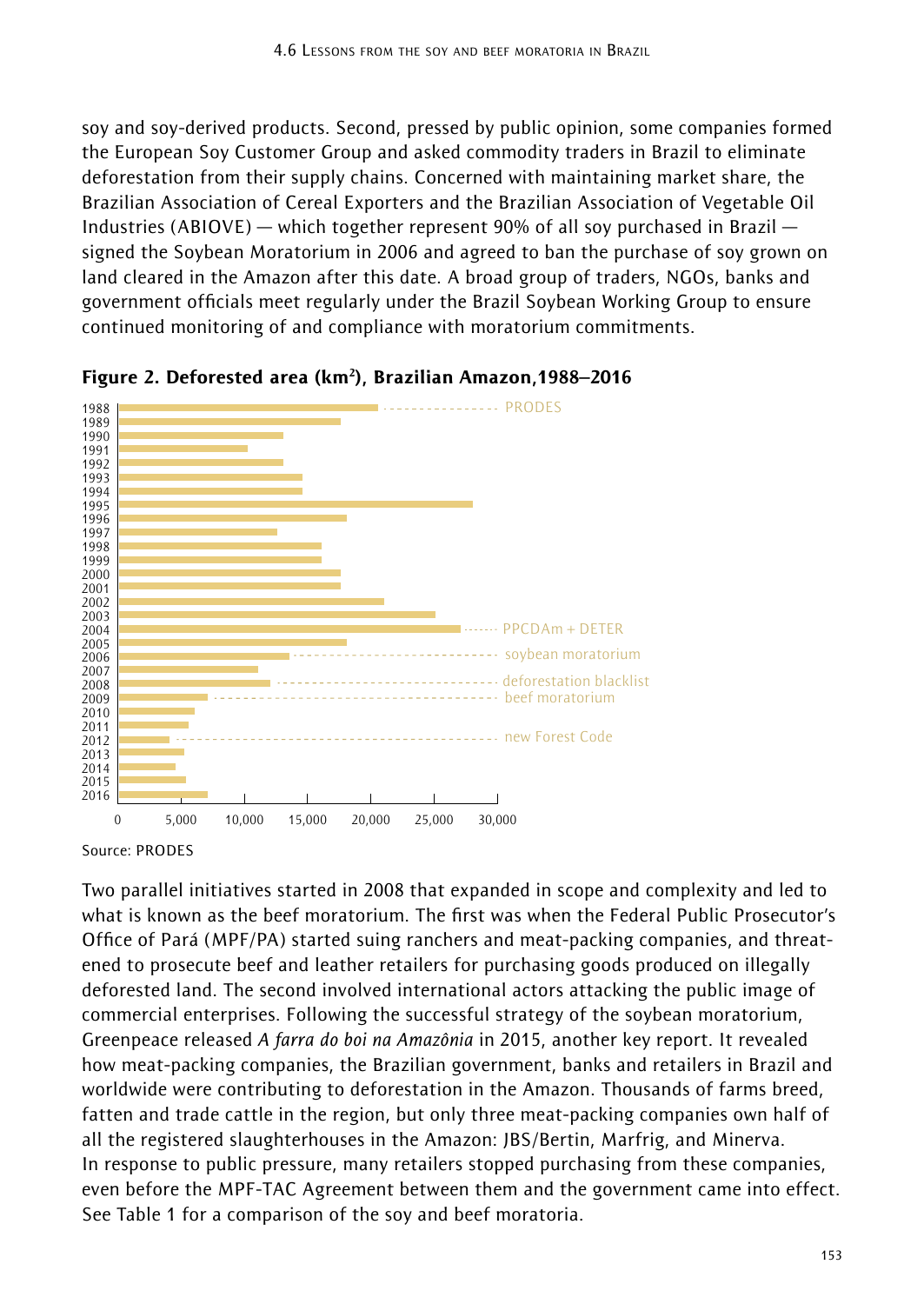| Soybean supply chain                                                                                                                                                                                                                                                                            | Beef supply chain                                                                                                                                                                                                                                                                                              |
|-------------------------------------------------------------------------------------------------------------------------------------------------------------------------------------------------------------------------------------------------------------------------------------------------|----------------------------------------------------------------------------------------------------------------------------------------------------------------------------------------------------------------------------------------------------------------------------------------------------------------|
| <b>Commodity characteristics</b>                                                                                                                                                                                                                                                                |                                                                                                                                                                                                                                                                                                                |
| • Cropland (2015-16): 332,000 km <sup>2</sup> (Brazil),<br>39,200 km <sup>2</sup> (Amazon biome)<br>• 243,000 soybean farmers in Brazil<br>· Soybean is harvested once or twice a year                                                                                                          | • Pasturelands (2015): 1.67 million km <sup>2</sup> (Brazil),<br>480,000 km <sup>2</sup> (Legal Amazon)<br>• Cattle herd (2014): 208.3 million head<br>(Brazil), 60 m animals (Legal Amazon)<br>. >92% of cattle slaughtered before 36 months                                                                  |
| Market (2015-16)                                                                                                                                                                                                                                                                                |                                                                                                                                                                                                                                                                                                                |
| · Brazil: second largest producer and exporter<br>worldwide (95.6 m tonnes in 2015-16)<br>· 70% of production (bean, meal, oil) is<br>exported<br>· Soybean sector exports: US\$28 billion, or<br>14.6% of Brazil's total exports in 2015<br>. 70-90% used to feed livestock                    | · Brazil: second largest cattle herd worldwide<br>• 79% of beef is consumed internally<br>• Brazilian beef consumption: 39.2 kg/person/<br>year (second highest rate worldwide)<br>· Livestock sector economy: US\$ 120 billion<br>(7% of Brazil's GDP in 2014)<br>· Livestock sector exports: US\$7.2 billion |
| Supply chain                                                                                                                                                                                                                                                                                    |                                                                                                                                                                                                                                                                                                                |
| • Soybean farmers (predominantly large<br>farmers) -> ABIOVE and ANEC (trading<br>90% of the soybean in Brazil) -> Retailers<br>(European Soy Customer Group)                                                                                                                                   | · Breeding, calving, and fattening farms<br>(all property sizes) -> Direct suppliers<br>(fattening farms) -> Meat-packing companies<br>(slaughterhouses) -> Retailers                                                                                                                                          |
| Area currently covered by the agreements in the Amazon biome                                                                                                                                                                                                                                    |                                                                                                                                                                                                                                                                                                                |
| • 87 municipalities > 5,000 ha of soybean in<br>the Amazon biome (extension to the cerrado<br>biome currently debated);<br>see Figure 3                                                                                                                                                         | • 129 slaughterhouses purchasing cattle in<br>Pará, Acre, Rondônia, Roraima, Amazonas,<br>Mato Grosso, Maranhão;<br>• see Figure 4                                                                                                                                                                             |
| Commitment                                                                                                                                                                                                                                                                                      |                                                                                                                                                                                                                                                                                                                |
| • No deforestation after July 2008 (including<br>legal clearings)                                                                                                                                                                                                                               | • No illegal deforestation after 2008<br>• Listing of properties in the Rural<br>Environmental Registry (CAR)<br>• Compliance with the Forest Code<br>• No slave labour<br>. No clearing of protected areas or indigenous<br>land                                                                              |
| <b>Monitoring system</b>                                                                                                                                                                                                                                                                        |                                                                                                                                                                                                                                                                                                                |
| • Federal monitoring program (PRODES)<br>monitors 98% of soybean plantations<br>. Independent monitoring by ABIOVE and<br>ANEC since 2013-14, using satellite images<br>to detect noncompliant soybean plantations<br>. Blacklist of embargoed farms released by the<br>Soybean Workgroup (GTS) | • Federal monitoring program (PRODES)<br>monitors deforestation in the Amazon<br>• CAR provides georeferenced information on<br>registered suppliers (fattening farms)<br>• Cattle herd registry with agricultural agencies<br>· Slaughterhouses disclose information on<br>direct suppliers of cattle         |

# Table 1. Comparison of soybean and beef supply chains, Brazilian Amazon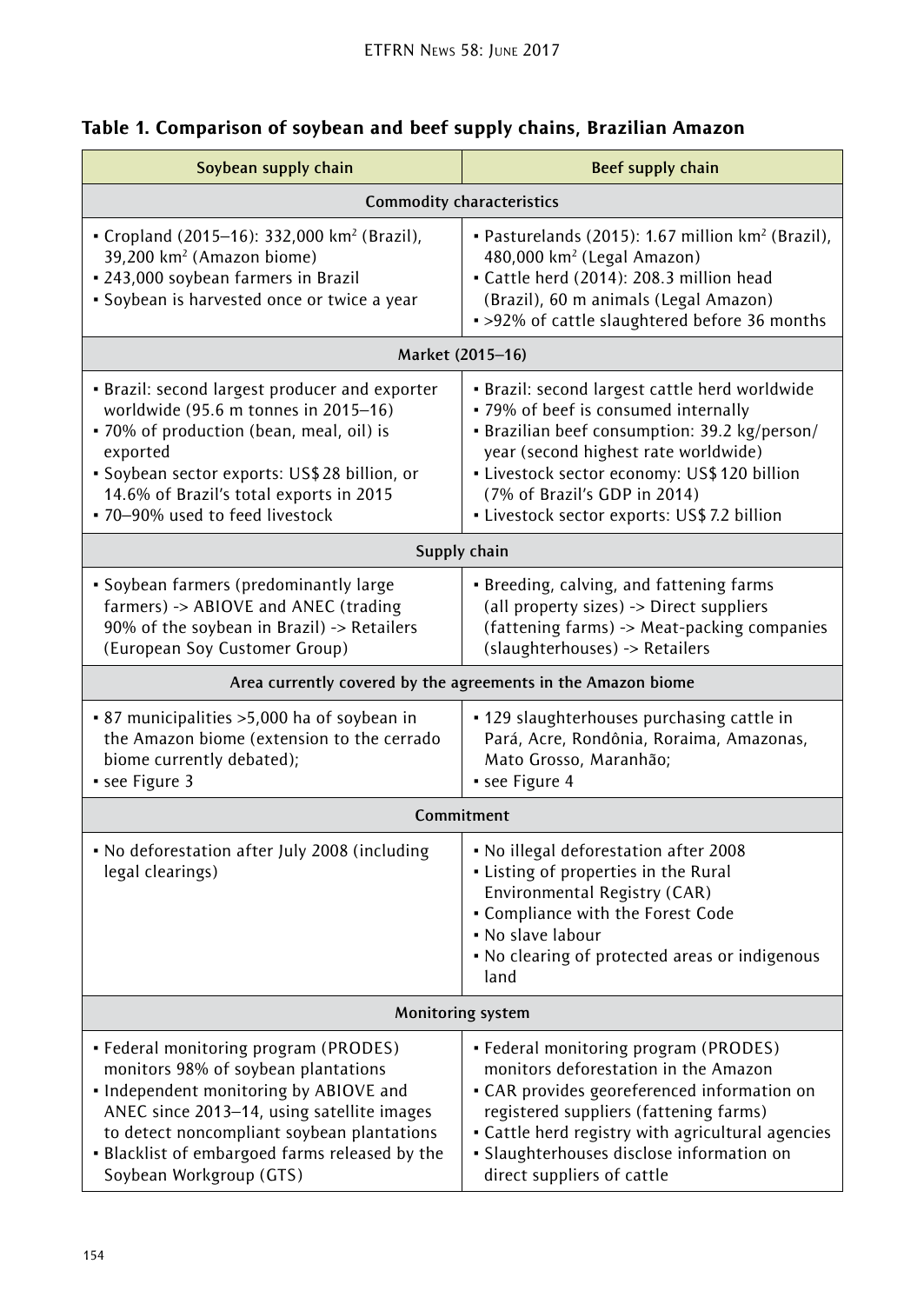| Soybean supply chain                                                                                                                                                                                                                                                                                                                                                      | <b>Beef supply chain</b>                                                                                                                                                                                                                                                                                                                                        |
|---------------------------------------------------------------------------------------------------------------------------------------------------------------------------------------------------------------------------------------------------------------------------------------------------------------------------------------------------------------------------|-----------------------------------------------------------------------------------------------------------------------------------------------------------------------------------------------------------------------------------------------------------------------------------------------------------------------------------------------------------------|
| Stakeholders committed to the agreements                                                                                                                                                                                                                                                                                                                                  |                                                                                                                                                                                                                                                                                                                                                                 |
| • Soybean Working Group (GTS)<br>. Private sector: ABIOVE and ANEC<br>. Public sector: Ministry of Environment, INPE,<br>the Bank of Brazil<br>· Civil society: Greenpeace, Imaflora, Earth<br>Innovation Institute, IPAM, TNC<br>• European Soy Customer Group: Carrefour,<br>McDonald's, Nestlé, Ahold, Marks and<br>Spencer, Waitrose, Sainsbury's, Tesco, MVO         | · Direct suppliers (fattening farms)<br>• Meat-packing companies (129 firms, or 38%<br>of total)<br>• Brazilian Supermarket Association (ABRAS)<br>• Greenpeace<br>· Brazilian Prosecutor's Office (MPF)                                                                                                                                                        |
| Costs of compliance                                                                                                                                                                                                                                                                                                                                                       |                                                                                                                                                                                                                                                                                                                                                                 |
| • ABIOVE and ANEC pay for part of the<br>monitoring system (satellite imagery is made<br>available to the public by the government,<br>but analysis of noncompliant soybean<br>plantations has to be paid for)                                                                                                                                                            | . Ranchers pay the costs of registering their<br>properties on the CAR<br>• Ranchers pay the costs of registering their<br>cattle herds with agricultural agencies<br>• Meatpacking companies must verify the<br>origin of cattle from fattening farms and<br>inform their suppliers                                                                            |
| Motivation for behavioural change                                                                                                                                                                                                                                                                                                                                         |                                                                                                                                                                                                                                                                                                                                                                 |
| • European Soy Customer Group companies'<br>reputational concern to avoid linking<br>deforestation and other illegal activities to<br>their institutional image<br>• ABIOVE and ANEC's desire to maintain their<br>market share, by responding to international<br>buyers' demand<br>• Farmers' dependency on ABIOVE and ANEC<br>to purchase and finance their production | • Meatpacking companies' concern about<br>their institutional image, as well as with<br>punishment and sanctions by the MPF<br>• Cattle ranchers' desire to assure their market<br>share with the main meat-packing companies<br>in the region, as well as their concern with<br>punishment and sanctions by the MPF                                            |
| <b>Drawbacks</b>                                                                                                                                                                                                                                                                                                                                                          |                                                                                                                                                                                                                                                                                                                                                                 |
| • Moratorium criteria are stricter than<br>federal legislation, even prohibiting legal<br>deforestation<br>• The moratorium does not cover the cerrado<br>(savanna) biome, where much soybean is<br>cultivated (e.g., Mato Grosso), at the border<br>of the Amazon biome, which may cause<br>leakage of deforestation                                                     | • Calving and breeding ranches are not part of<br>the agreements, allowing cattle laundering<br>and deforestation leakage across the region<br>· Agricultural agencies do not release<br>information regarding cattle registered in<br>their tracking systems<br>· Supermarkets do not release their<br>institutional polices regarding the purchase<br>of beef |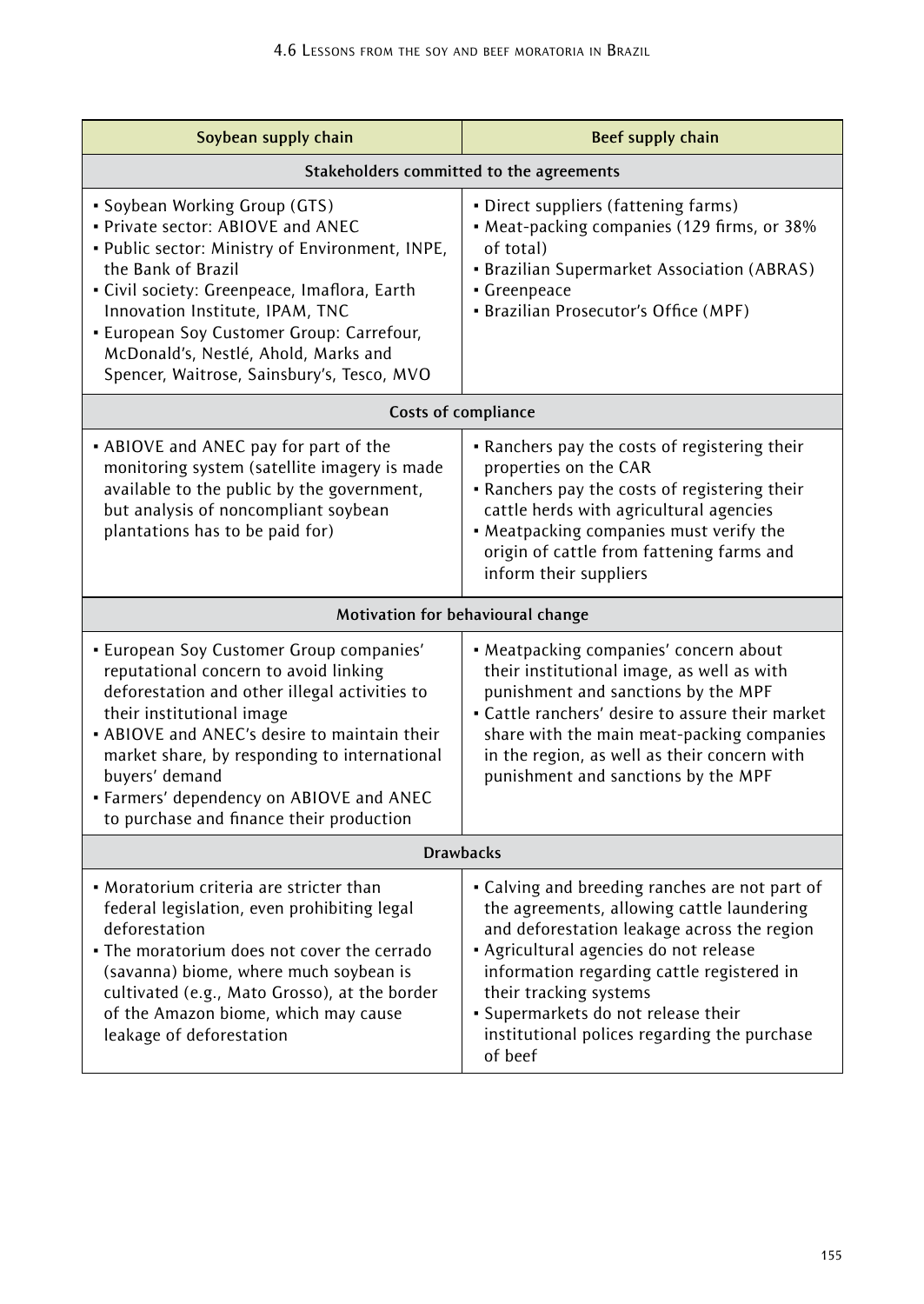### Figure 3. Soybean in the Amazon biome Figure 4. Beef in the Amazon biome



The companies then agreed to monitor and disclose information about their suppliers, and committed themselves to banning direct supply from ranches established following illegal deforestation. The same companies then signed the Zero Deforestation Cattle Agreement with Greenpeace, which committed them to eliminating all deforestation from their supply chain. These two agreements gained further signatories; they currently encompass 129 meat-packing companies, which represent 38% of the meat-packing facilities in seven states.

### **What has worked, and what has not**

Recent studies have provided data and analyzed the effectiveness of the agreements in the beef and soy supply chains (Greenpeace 2014; Nepstad et al. 2014; NWF 2016). Soybean expansion over forestlands dropped from around 30% before the moratorium to 1% after it, in 2014 (Gibbs et al. 2015b). The most recent report on the implementation of the soybean moratorium (ABIOVE 2016) stated that soybean plantations accounted for only 1.2% of the total area deforested in the Amazon after 2008 in the 87 municipalities that are responsible for 98% of soybean grown in the biome. This is a striking result considering that the soybean area in the Amazon increased three-fold between 2009 and 2015, from 12,800 km<sup>2</sup> to 39,200 km<sup>2</sup>. The explanation for this expansion without deforestation is that the soybean cultivation was carried out on pastures cleared before 2008.

The efficacy of efforts to remove deforestation from the beef supply chain in the Amazon is uncertain; there are few hard figures as available, as there are for the impacts of the soybean moratorium. But Gibbs et al. (2015a) show that meat-packing companies committed to the beef agreements have substantially reduced the purchase of cattle from fattening ranches associated with illegal deforestation in Pará state. Moreover, the authors found that beef agreements have strongly influenced farmers to register georeferenced information for their ranches with the rural environmental registry (CAR). However, the profile of direct beef suppliers has changed. The average area of fattening ranches has increased, and the average proportion of forests remaining on these ranches has reduced. Considerable illegal deforestation still appears to be associated with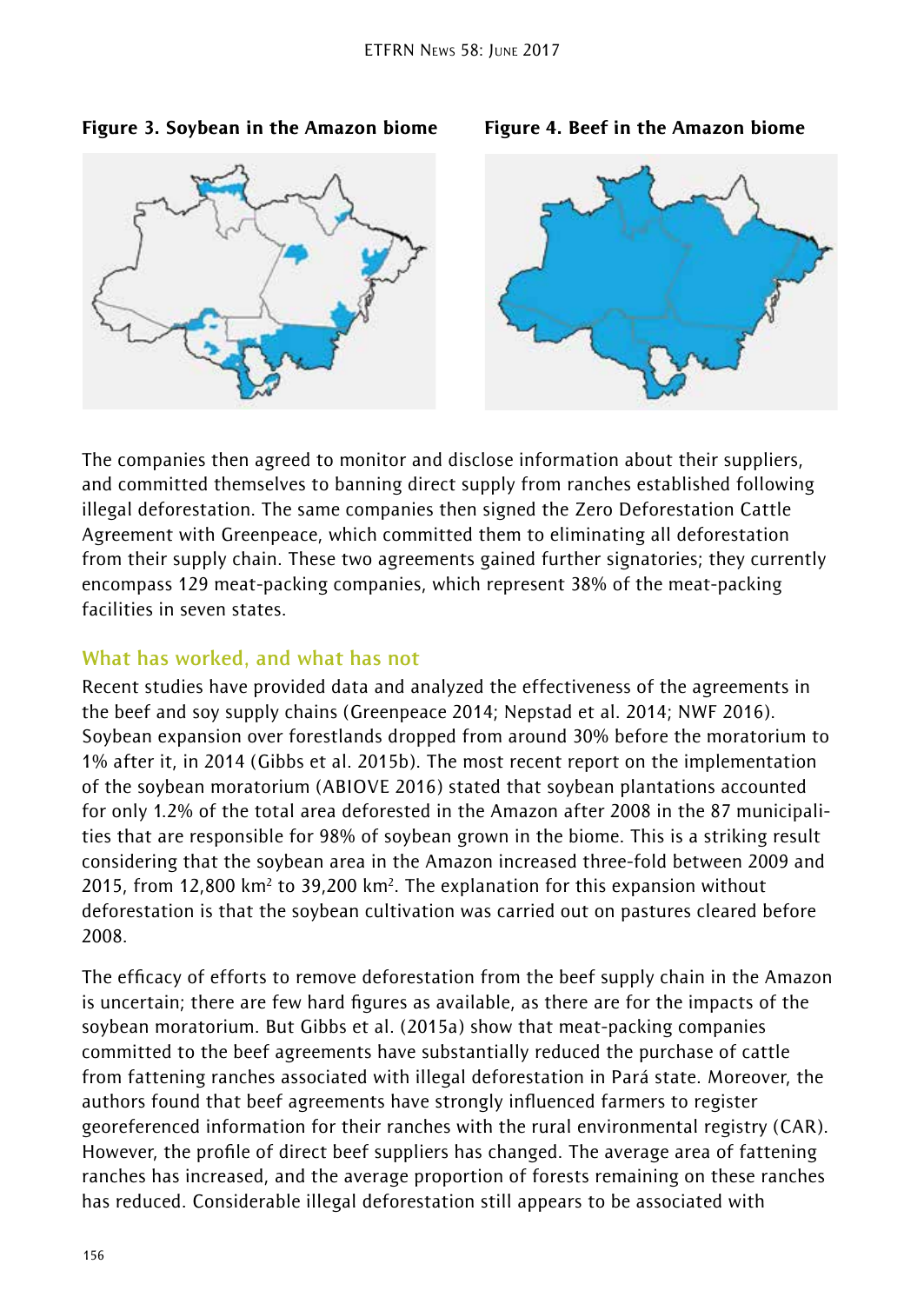ranching because of deforestation leakage and cattle "laundering" (i.e., animals and animal products from noncompliant ranches or slaughterhouses manage to enter the beef supply chain).

# **The challenge of cattle**

In spite of similarities in the history of the two moratoria and the way they are structured, their efficacy in tackling deforestation is strongly affected by the very different characteristics of each commodity and their respective supply chains. Soybean fields are static, whereas cattle herds are transient across the landscape, thereby complicating monitoring strategies. While the soybean moratorium essentially monitors deforestation in the fixed area where it is planted, the beef moratorium requires monitoring of both the suppliers' farms and the cattle herd itself, as this dual monitoring is the only way to ensure that animals do not enter the supply chain from properties engaged in illegal deforestation.

Unfortunately, guaranteeing the individual traceability of cattle is still far from possible in the region. One hindrance to the verification of cattle origin is that the information regarding the registering of cattle and transportation required by governmental agencies is not publicly available (Barreto and Gibbs 2015). Another problem is that calving and breeding ranches are not included in beef agreements. Therefore, cattle raised and fattened on illegal properties continue to feed consumers in urban centres, and animals from illegal properties are still sold to smaller local slaughterhouses that have not committed to the agreements. Also, since slaughterhouses are not required to trace cattle from breeding and calving farms, fattening farms that supply meat-packing companies that have signed the agreements are able to launder illegal beef.

Such laundering is possible because the beef supply chain is broader and more complex than that of soybean. Cattle are almost everywhere in the region, on small and large properties and in both remote and consolidated rural areas. Local slaughterhouses that supply local and regional markets are also widespread. And while the soybean moratorium worked directly with the two major associations that control most of the soy purchased in Brazil, the two beef agreements focus on meat-packing companies that represent only one-third of the beef produced in the Amazon. Therefore, although beef agreements have succeeded in removing deforestation from much of the beef sold in large urban centres in Brazil, further initiatives are required to pressure the key actors who still supply and trade beef linked to deforestation.

# **Moratoria as hybrid mechanisms**

The soybean and beef moratoria are both multi-stakeholder initiatives and are examples of the hybrid mechanisms emerging around the world to fight deforestation (Lambin et al. 2014). They differ from traditional command-and-control approaches that rely solely on public sector initiatives, which burden governments excessively. As the two moratoria show, these hybrid mechanisms include private-sector and civil society stakeholders, engaging a larger set of actors to tackle the specific drivers of deforestation.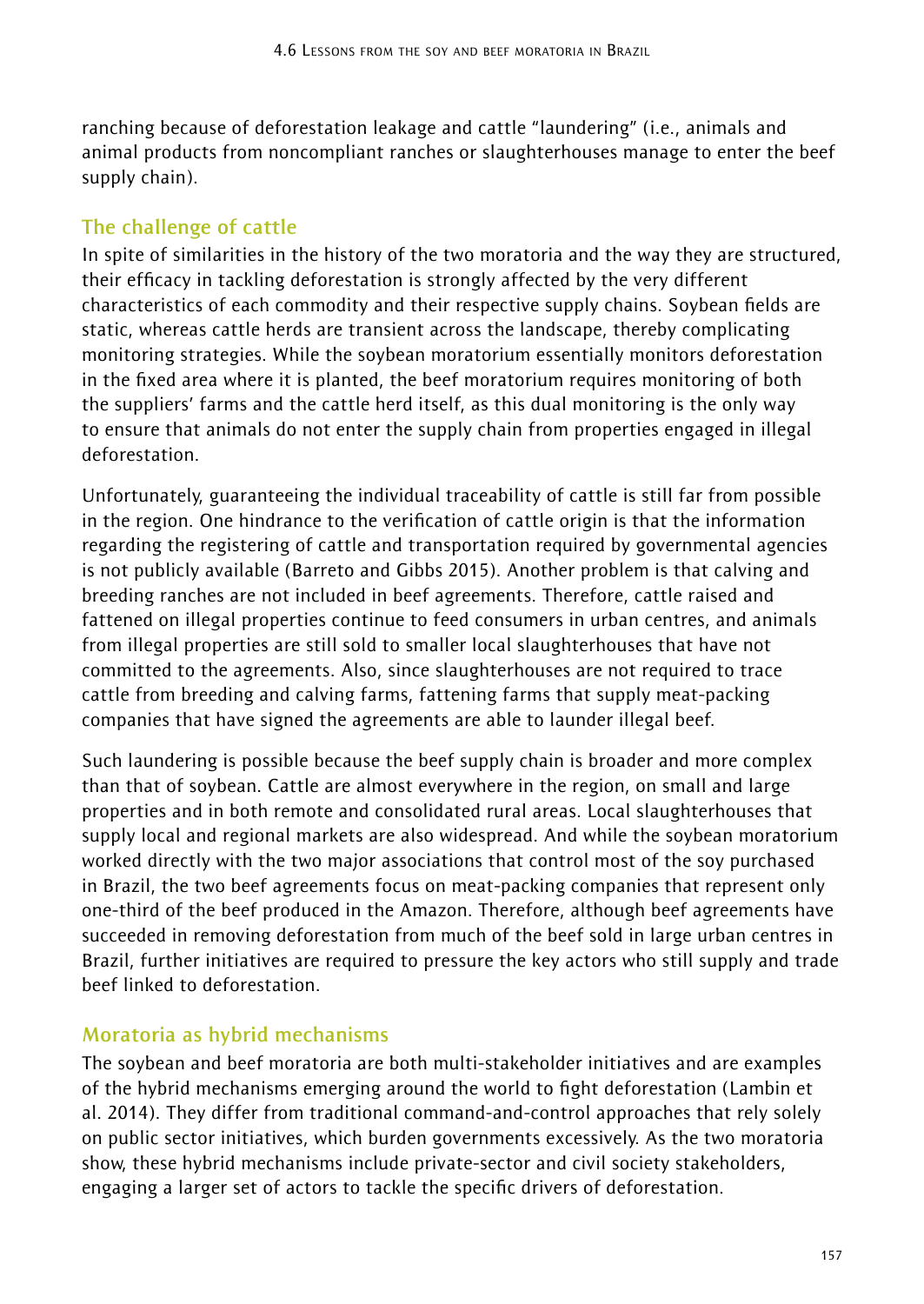The beef and soybean moratoria have strategically narrowed the scope of the problem by targeting a limited set of supply chain actors who drive deforestation in specific geographic areas. Instead of pursuing cattle ranchers and soybean farmers, who comprise the weaker and more numerous part of the supply chain, the beef and soybean moratoria strategically pressure a small number of powerful actors, such as large meat-packing companies in Brazil and international retailers in Europe, who are more concerned with their institutional image. And since these agreements develop from collective initiatives — including stakeholders from the private sector — pressure from within the supply chain causes behavioural changes among participants, who are concerned with their market share. This distinguishes these market-led initiatives from top-down governmental policies to fight deforestation.

Since actors with a stake in these supply chains often withhold privileged information, it is important to engage a diverse set of stakeholders. This favours shared responsibility among those involved, and supports the task of collecting, disclosing and auditing information. This information sharing is further enhanced because communication barriers among decision makers tend to dissolve in the process, reducing the distance literal and metaphorical — between interested parts and favouring the open exchange of information. Consequently, these hybrid mechanisms result in commitments that are developed and agreed to collectively, and that are based on detailed and reliable information. All of this increases the success of such initiatives in tackling deforestation.

# **Conclusions**

The beef and soybean moratoria have both contributed to the reduction of illegal deforestation in their supply chains. The expansion of soybean cultivation in the Amazon has occurred almost exclusively at the expense of pastureland, not forest, and meatpacking companies committed to the beef moratorium have excluded ranches involved in illegal activities from their supply chain.

The role of civil society (Greenpeace, in particular) in mapping and disclosing reliable information has been crucial in informing strategic actions against key actors within both supply chains. However, commodity characteristics and the organization of supply chains have influenced the effectiveness of these moratoria. Although satellite imagery has sufficed to monitor soybean expansion in the region, additional strategies are required to assure that cattle do not come from illegal ranches.

Both moratoria have successfully brought together key actors in collectively devising agreements and sharing responsibility for implementing, monitoring and enforcing their commitments. And by affecting institutional image and market share, both moratoria used direct economic pressure to trigger change. Contrary to command-and-control initiatives that enforce regulations by punishment and sanctions, market-led initiatives such as these moratoria rely on a small set of key actors to influence behavioural changes within the supply chain in a broad and effective way.